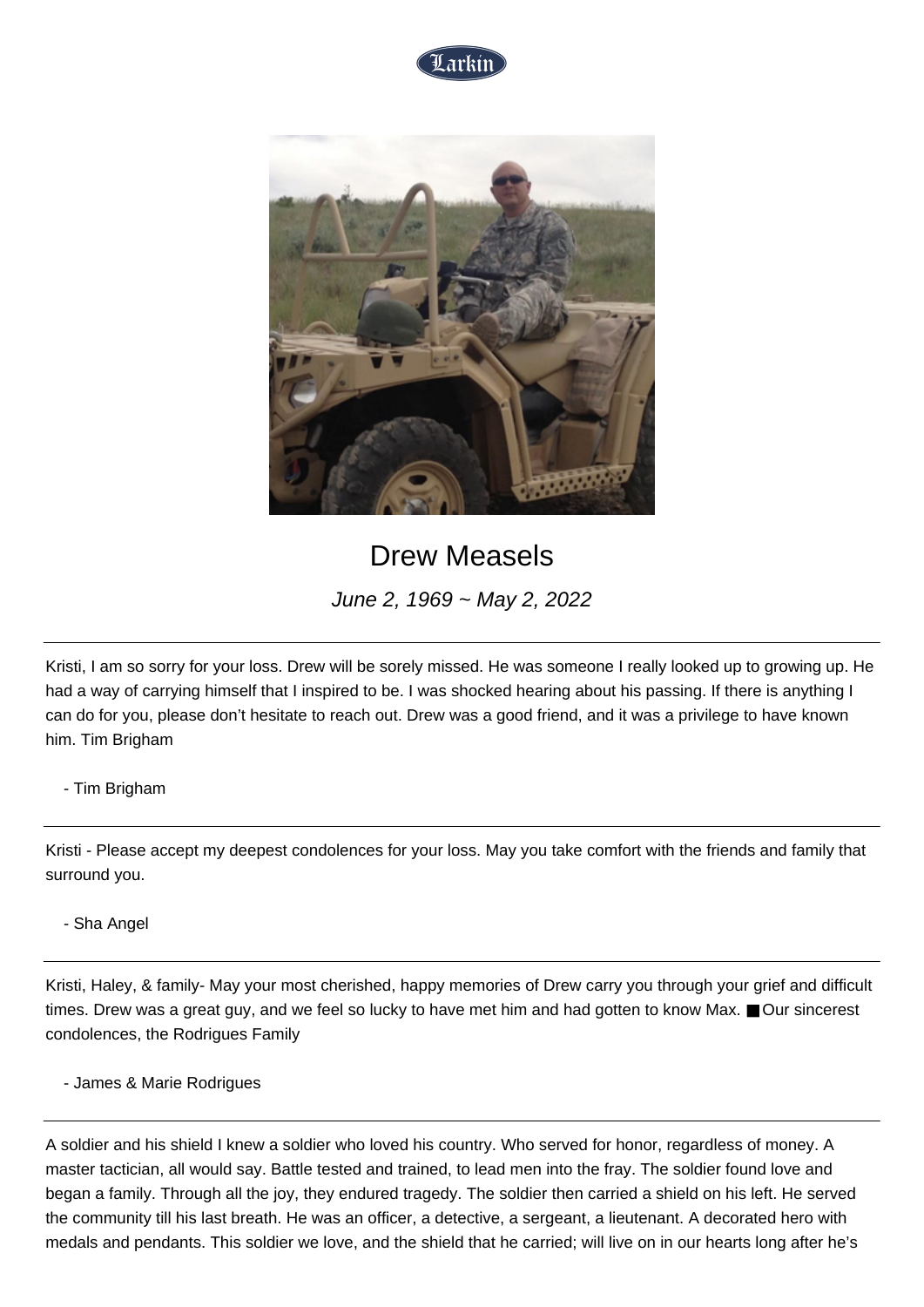buried. For this soldier and shield is Drew Measels, we thank you brother, you served us well.

- Sioeli Pangia Folau

My heart and prayers go with you in the sorrowful time. Love always.

- Lisa Moeller

Drew, I think back to the two most recent occasions that we met. One, was on the eastside with mental health issues involved and you, "how does it feel to be treated like you know nothing about this life (job),... good to see you though." It was great catching up with you then, and then again with Kristi as you both came out of the PD. You'd been to the Art Fair and didn't hesitate to stop and chat, thanks for that too. Kristi thanks for taking the time then and for such a terrible loss to you and your family, and to all of us that knew him on the job. There was never any doubt that he'd have your back if trouble came calling, making him exceptional.

- Steve Cutler

LeeRoy and I are thinking of you at this difficult time. You and your family are in our prayers

- Robin Nielson

Kristi, Haley & Family, Our love pours out to you during this very difficult time. Lean on each other and accept the help of your loved ones. Keep all of the good memories in the front of your mind and let the rest go. Drew is in no more pain and lives with the Lord now. We are here for you, as always.

- Rebecca Vondras Fleming

Very sad to hear of your passing. I will look back fondly on being deployed together. Going to have a cigar and a cold one in front of a campfire in your honor, just like we did downrange. Thank you for everything and you are my brother always!

## - CPT Morgan Kim, USA

You taught me what it means to be a leader and hopefully I will become a leader like you were one day. I am grateful for what you taught me and that I was able to work for you. I will never forget when the new recruits were doing ride alongs and you asked them if they said goodbye to their families. Lol! Rest In Peace.

- ZJ

Kristi and Haley,, We are so heartbroken… Your family is family to us. We love you guys so much and will miss Drew with our whole hearts. It is so hard to process all of this but it is comforting to know he is there with Max. Although we are feeling so much sorrow and sadness, know that we will be there always for you two if you need any support. Drew was an amazing man and one of my heroes. The things he would do for others and how he would make others feel so important was one of his amazing Attributes . The fact that while he was in the hospital fighting to get better, he took the time to learn even the janitors name and learn a little bit about them.. Enough to make the janitors check in on him every day because Drew made him feel important. That's the kind of guy Drew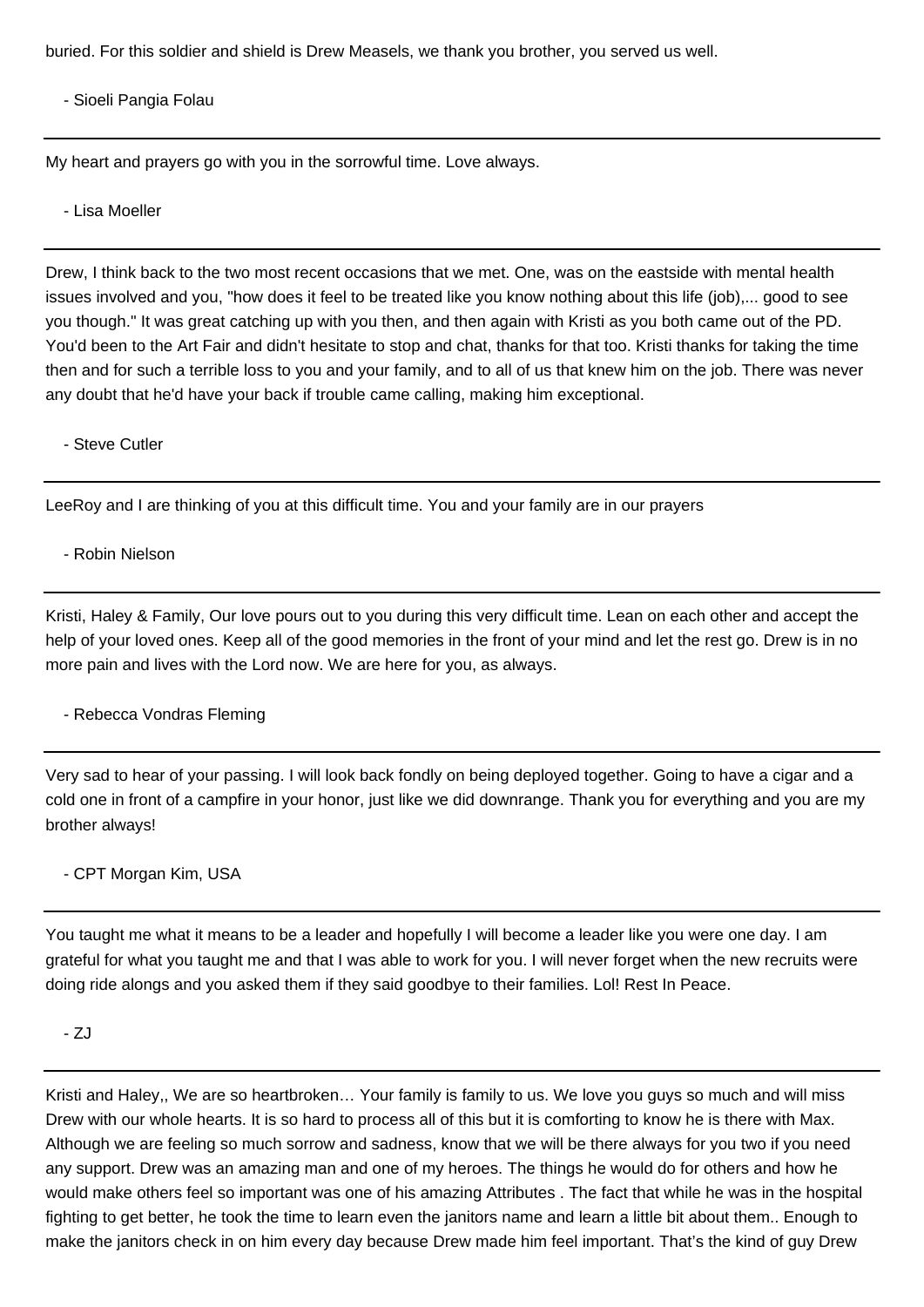was. Drew was such an incredible person and he will never be forgotten. Kristi and Haley, We love you both so much.Thank you so much for being part of our Utah family.

- Shana Absey

Rest well Brother, we have the watch from here. Thank you for your service at home and abroad. Thoughts and prayers to your family from mine.

- Jim Rodrigues

Never met a more natural leader! I trust you with my life, brother!!! I will miss you dearly my friend! 1SG/MSG Haskell

- G. Scott Haskell

Kristi and Family, Our heartfelt condolences on the loss of Drew. May memories of him comfort you in the days ahead.

- Scotty and Cindi Hawkins

Kristi and family, I am so sorry to hear about Drew's passing. Many thoughts and prayers. Mandy

- Mandy Grzeskowiak

Drew my brother you will be deeply missed by so many, especially at the PD. I'm grateful for your sincere friendship over the years and your example. I always loved talking, laughing and sharing stories with you. Memories of you will always make me smile. Kristy and the family, I'm so sorry for your loss. My thoughts and prayers are with you during this very difficult time.

- Jason Simpson

Kristi and Haley, May Drew's love and light surround you both and you find comfort in it. He was such a kind and caring man to me and my family. No words can describe the immense gratitude I feel for having known Drew. He was not only the best leader I ever had but an amazing friend/brother too. He will be missed beyond measure. I'm so very sorry for your loss of him. You both will be in my prayers.

- Haley and Ryan TAKOCH

Kristi, I'm at a loss for words, Drew was a great mentor and friend, I was honored to serve with him. I enjoyed every minute off the time we spent together in training and out on the range. I loved listening to all his stories, they are treasured memories. I know he is in God's care now with many who loved him, and my prayers are with you and your family.

- John Gillespie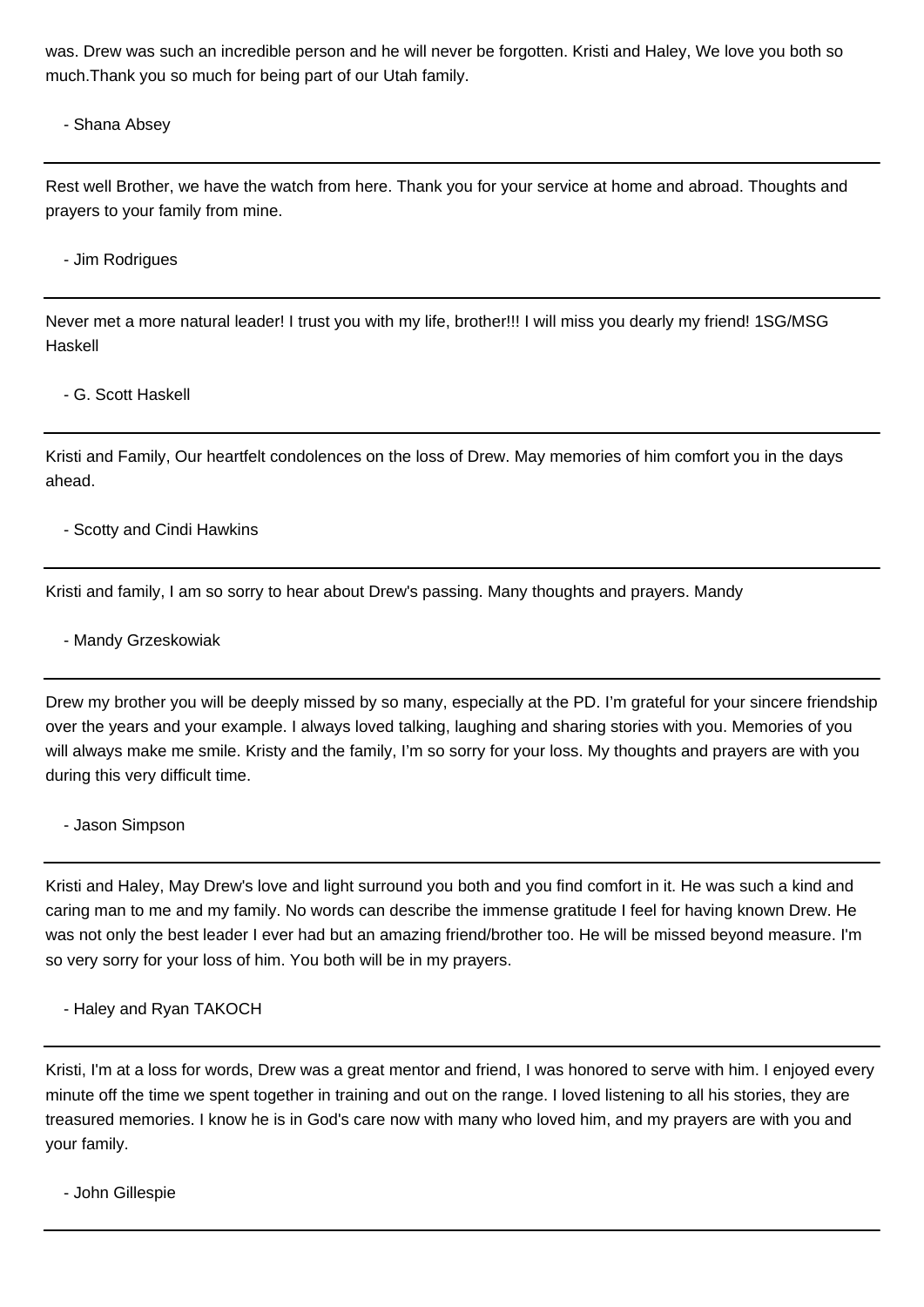Kristi- Prayers of peace to you and your family. He was quite a guy! I'm so sorry for your loss. Sending my love to you.

- Becky Witkowski
- RLTW! Love you brother!
	- Ryan Jonkman

Measles and Bruce Families I am so very sorry for you loss. You are in our thoughts and prayers.

- Steven Brown

We are thinking and praying for you to be the strong warrior Drew would want you to be. He was such an amazing person and we are better for having the opportunity to call him friend.

- The Windsor Family

I will always remember sitting and talking with Drew and you in the lobby. His little smirk smile was an invitation to smile along with him. Gods speed Drew. Love you Kristi!

- Paul Keene

Drew was an amazing man! I always loved our long talks about life and work. Family can rest assured that we have their back forever! Thanks for the amazing friendship Drew!

- Justin Hudson

Kristi, We pray that your treasured memories of Drew will comfort you and your family at this painful time. We are holding you close in our prayers and extend our deepest sympathies during your time of sorrow. Love, Ron and Sandy Barbero

- Ron and Sandy Barbero

Kristi, We pray that your treasured memories of Drew will comfort you and your family at this painful time. We are holding you close in our prayers and extend our deepest sympathies during your time of sorrow. Love, Ron and Sandy Barbero

- Ron and Sandy Barbero

I'm in shock. Drew was a good Soldier and True Ranger. Rick.

- Rick Hardy.